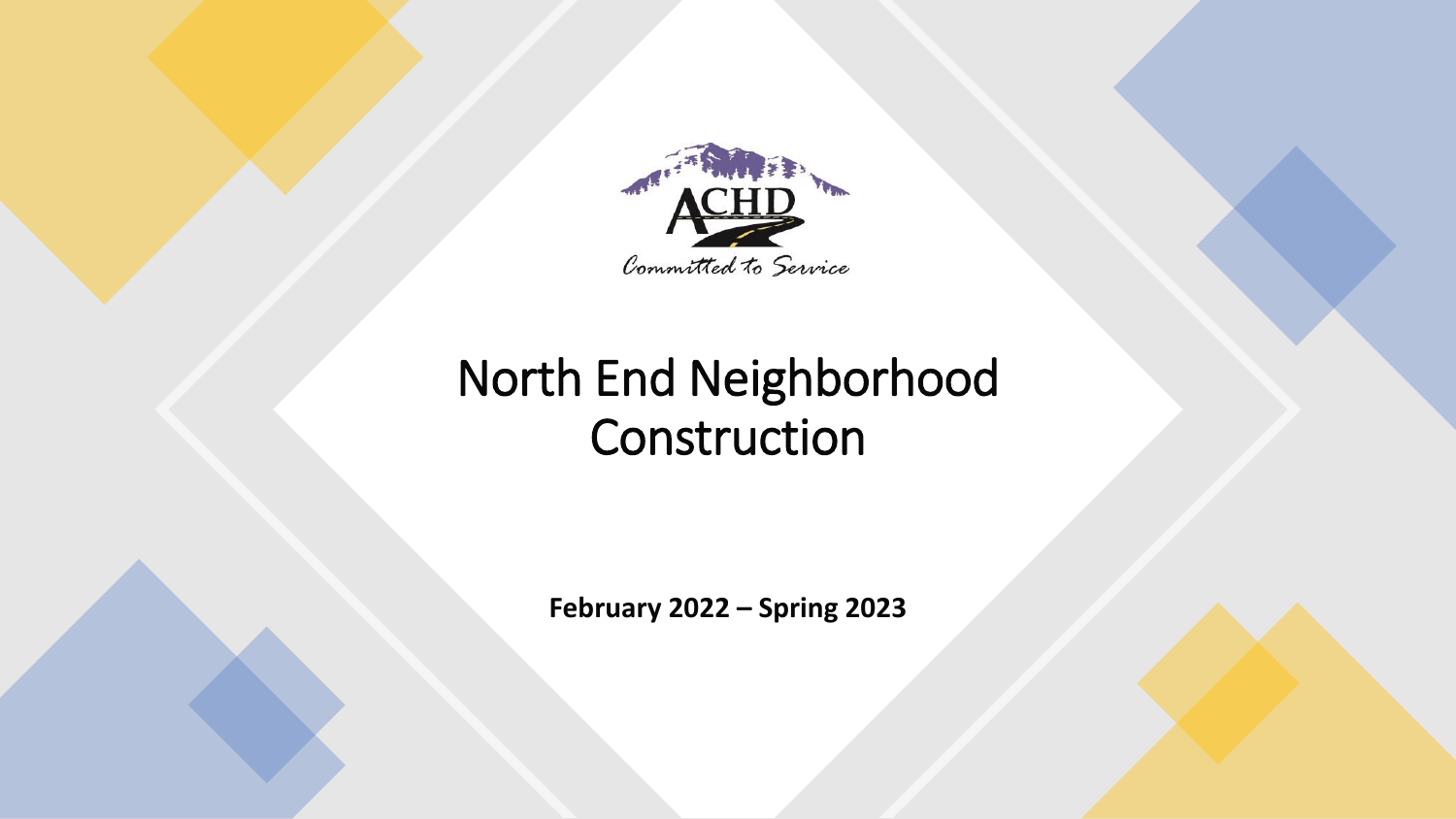## Contact Information

### Erin Johansen Business & Community Relations Coordinator 208-387-6146 ejohansen@achdidaho.org

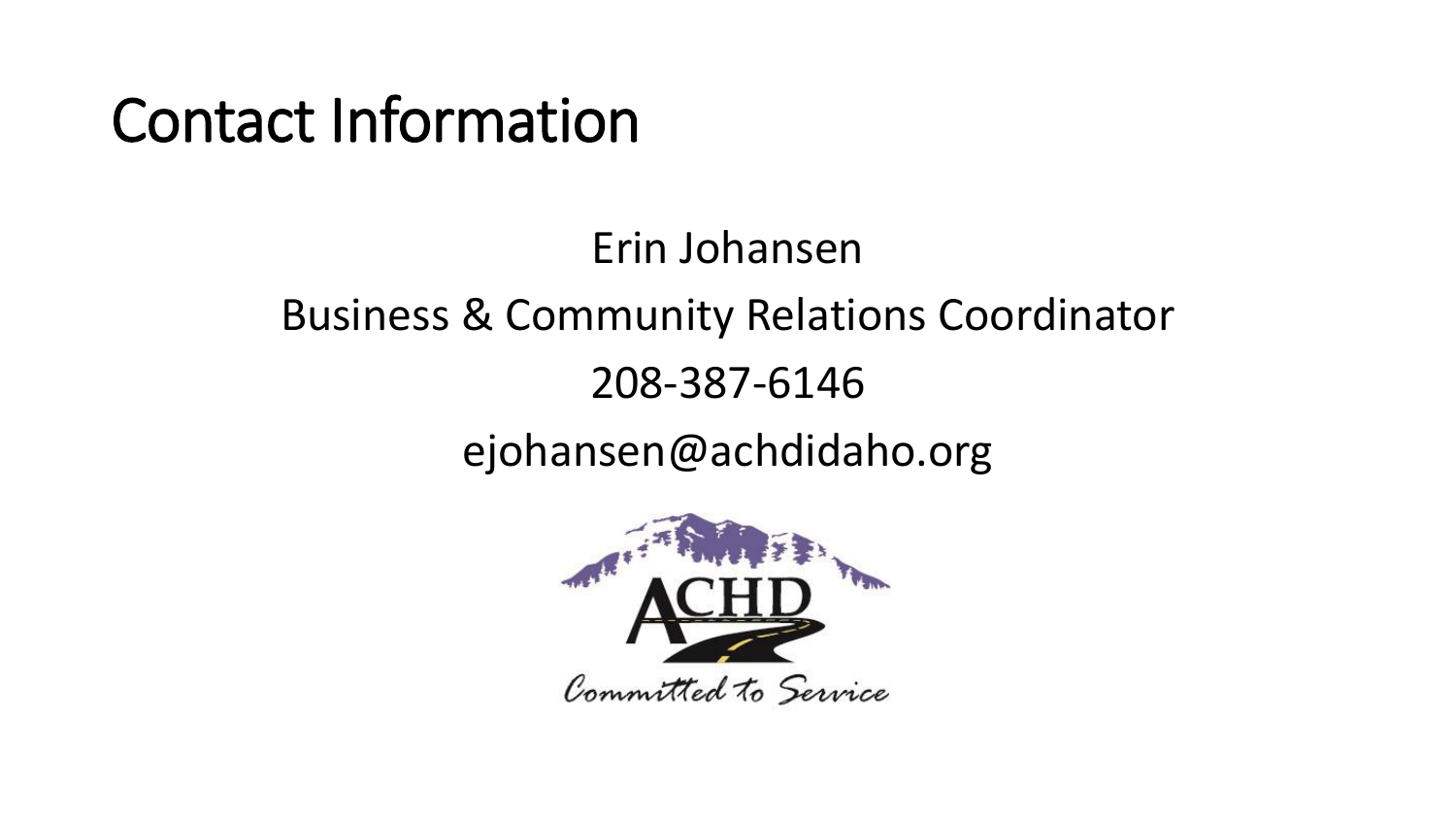

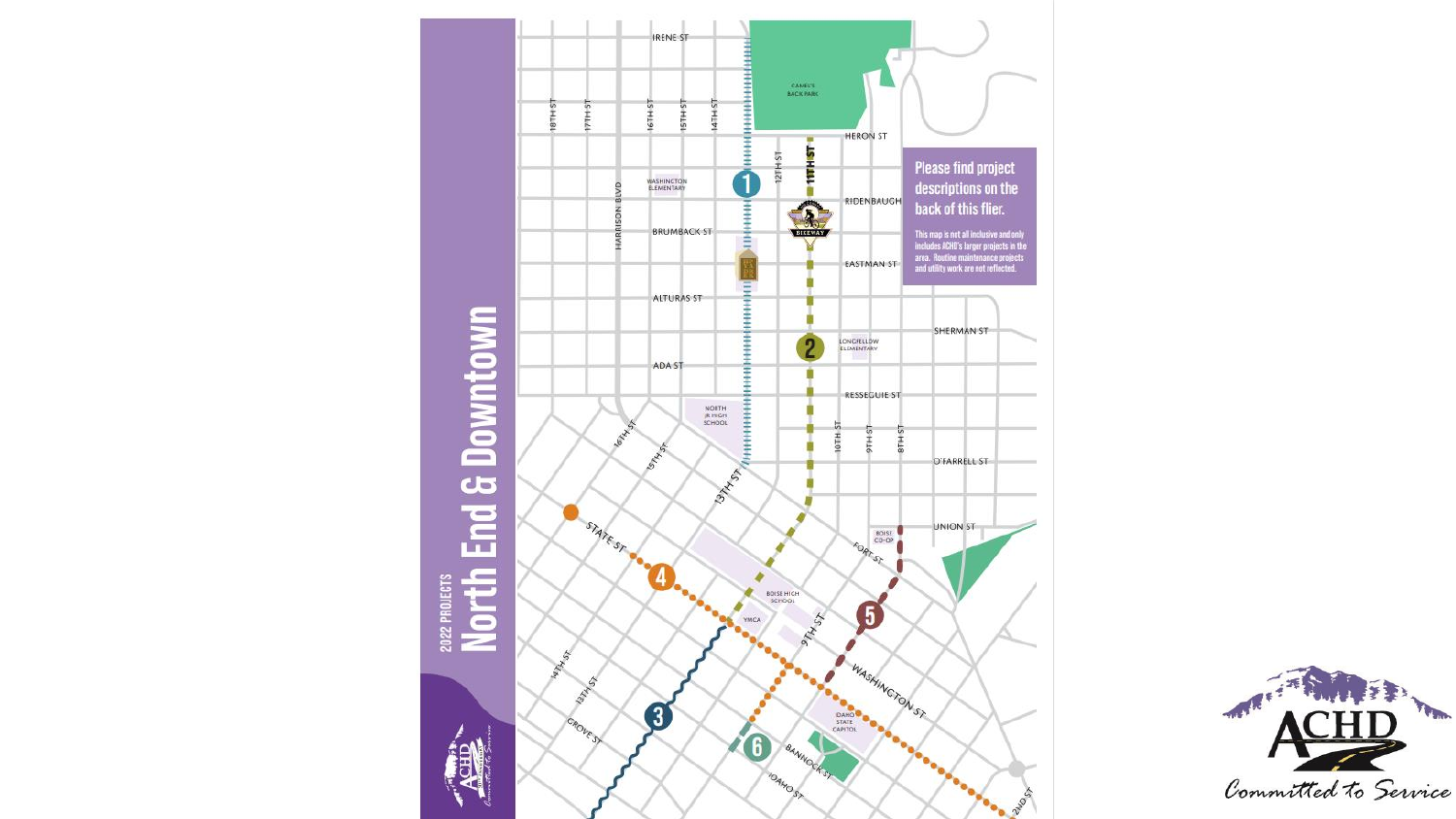### **13th Street February – June 2022 (1)**

- Installing enhanced pedestrian crossings at Resseguie, Sherman, Heron, Hazel, and Bella Streets
- Radar speed limit signs installed near Irene and Fort
- Replacing the sidewalk along the west side of Camel's Back Park



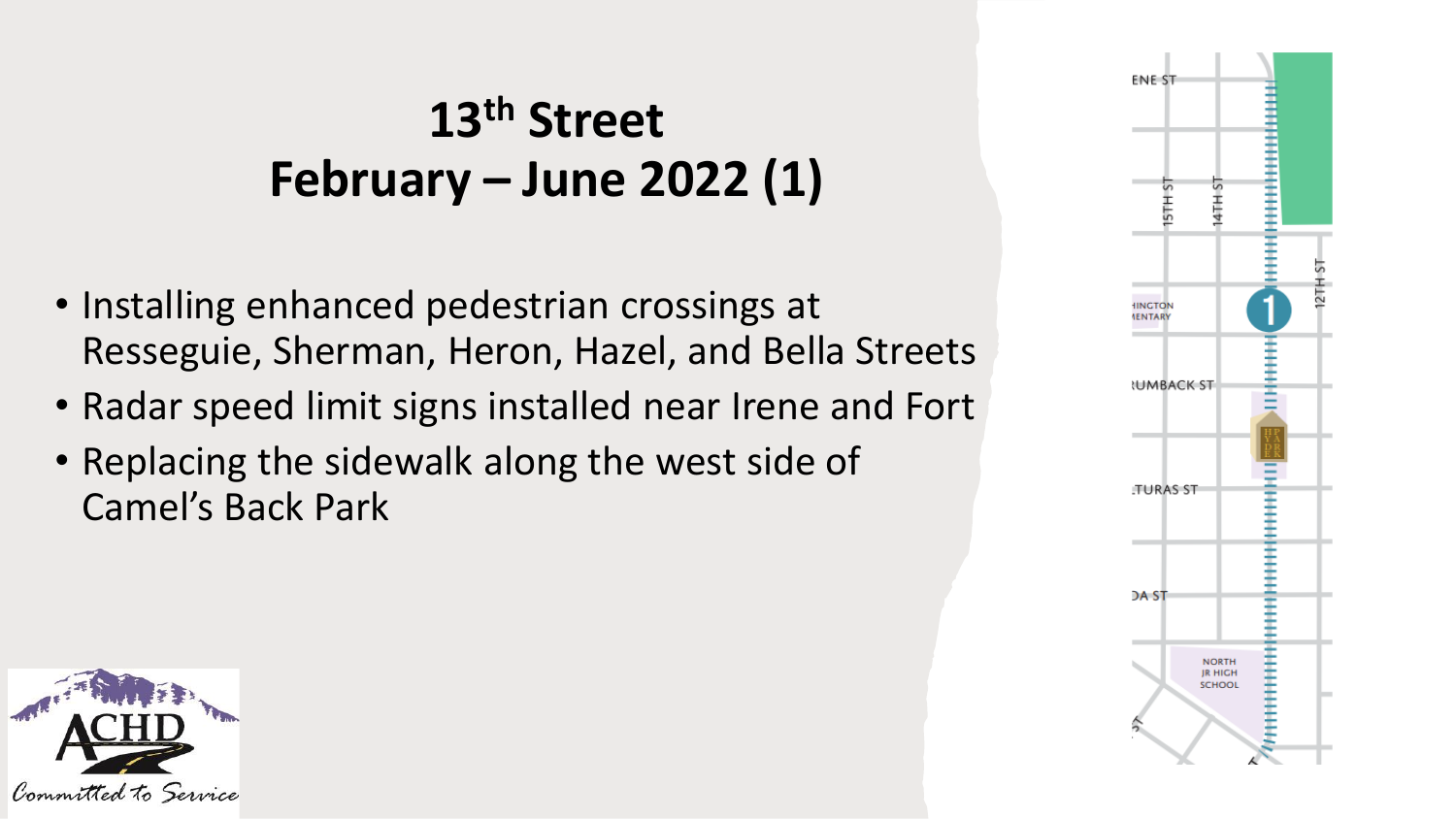### **11th Street Bikeway Mid February – August 2022 (2)**

- Creating a bikeway that includes multi-use pathway thru the Boise High School campus
- Installing wayfinding and bikeway signage, enhanced crossings, sharrows and bike lanes



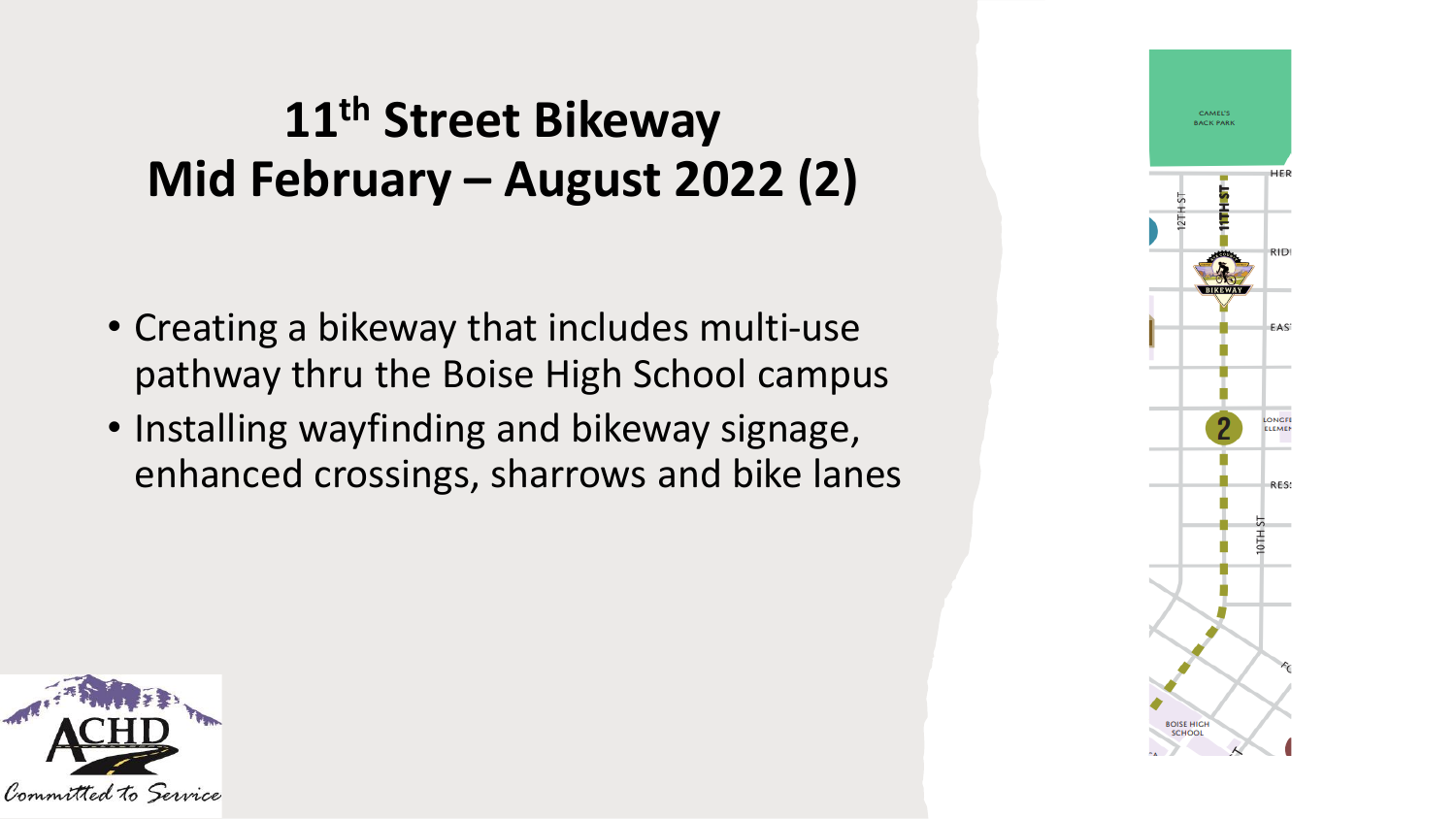# **Downtown 11th Street Bikeway (3)**

# **CCDC Project**



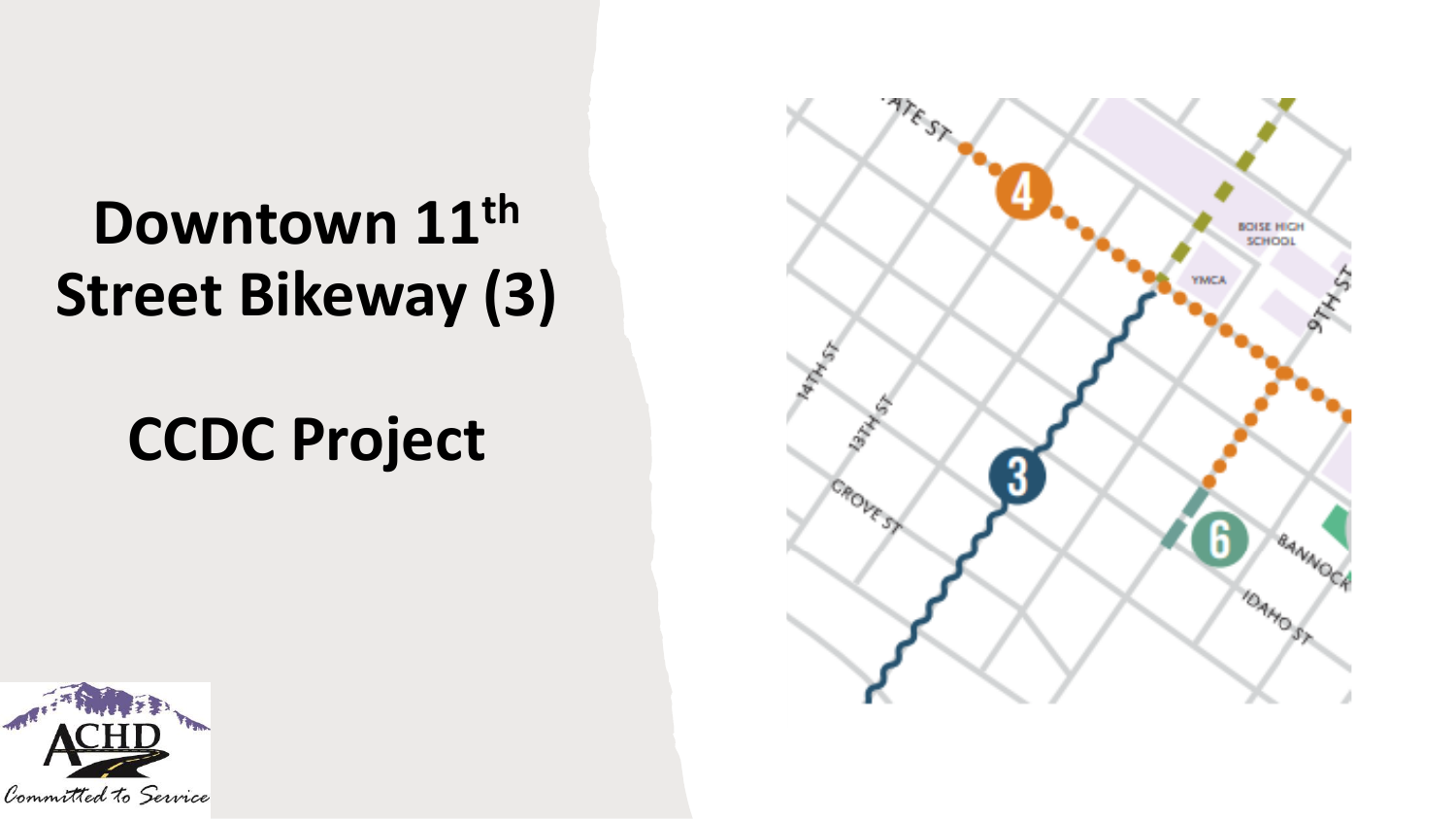**STATEST UNION ST** BOISE  $CO-OP$ **FORT ST BOISE HIGH** SCHOOL WASHINGTON ST 3 **STATE** 

Downtown State Street + 9th St., State St. to Bannock St. Reconstruct Mid-May 2022 – Spring 2023 (4)

Removing and replacing pavement, upgrading pedestrian ramps and some signals, adding green stormwater features

Widening State –  $14<sup>th</sup>$  to  $12<sup>th</sup>$  to include left turn lanes at 13<sup>th</sup>

Installing two enhanced pedestrian crossings and CCDC streetscaping

*Public Involvement Meeting – January 31st*

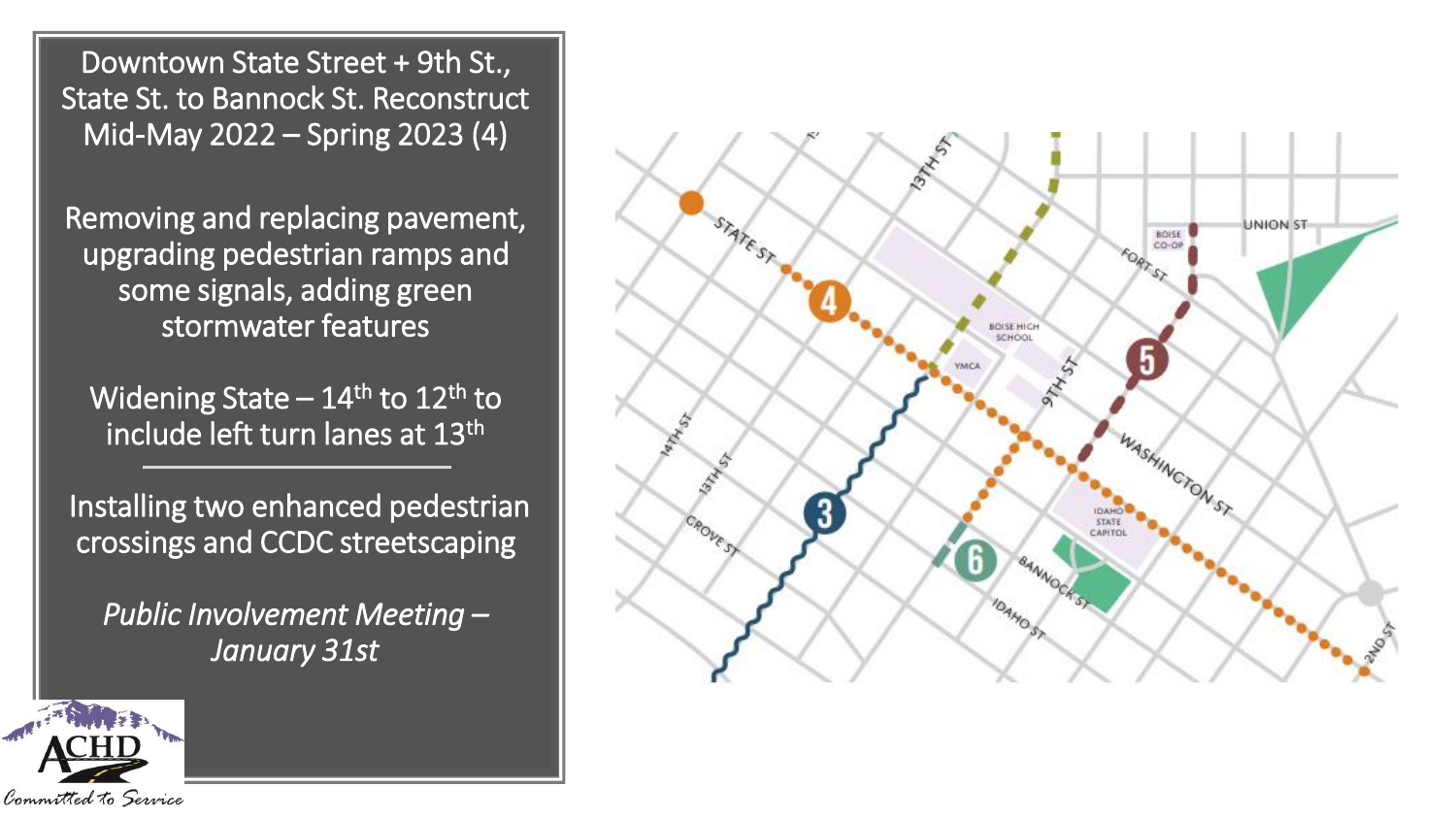#### **8 th Street Improvements Concept Phase State Street to Union St. (5)**

- ACHD is working with CCDC to design continuous bikeway facilities on 8<sup>th</sup> Street from the greenbelt to the north end
- We need your feedback [bit.ly/8thStreetImprovements](https://storymaps.arcgis.com/stories/a2017aee9cc046fb8e5c1e6198cd1d03)
- Public Involvement Meeting
	- January  $27^{th} 4:00 5:00$  pm
	- January  $27^{th}$  6:00 7:00 pm
	- **Information:**

[https://www.achdidaho.org/Projects/proj\\_program\\_8th\\_s](https://www.achdidaho.org/Projects/proj_program_8th_st_bikeway_concept_design.aspx) t\_bikeway\_concept\_design.aspx



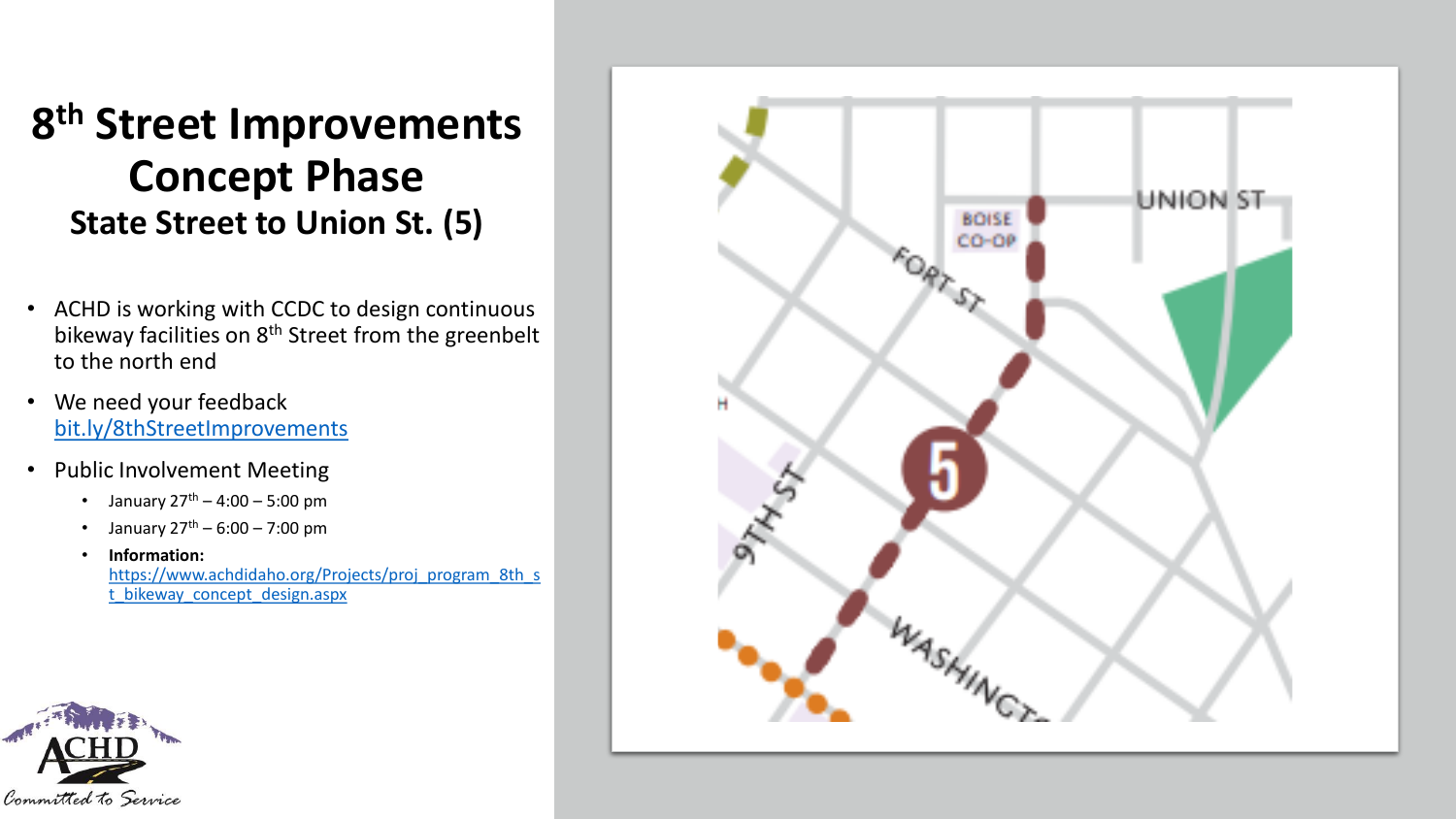2022 Federal Aid Pavement Preservation & Ada 9<sup>th</sup> St., Idaho St. to Bannock St. (6) Summer 2022



Committed to Service

• Removing and replacing pavement and upgrading adjacent pedestrian ramps